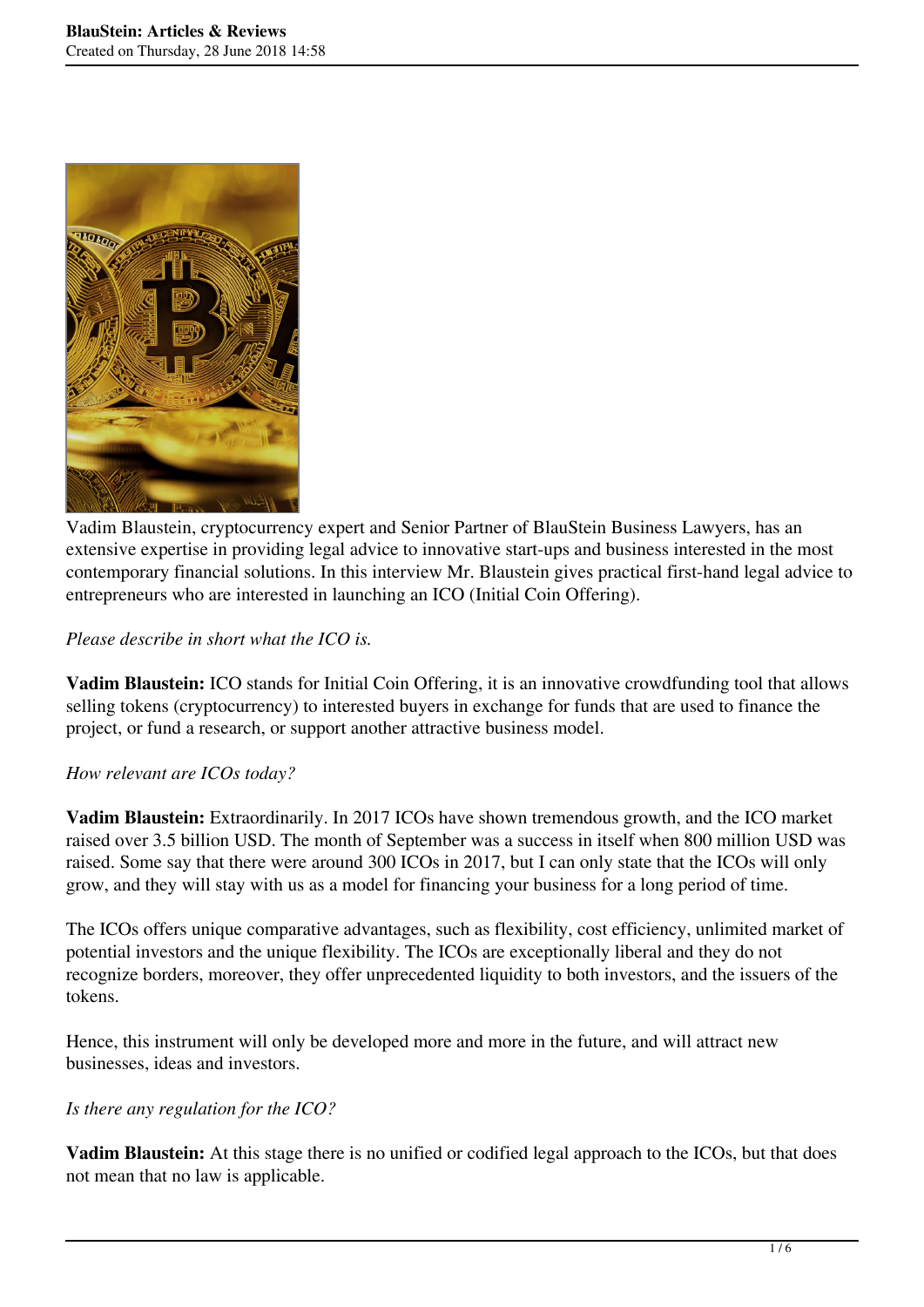The assets derived from the ICOs are still taxed, the privacy regulations and IP legislation is still applicable, the licensing regulations on securities are also in some cases relevant.

Therefore, there is no one law on the ICOs, but rather there are provisions from many areas of law applicable to different aspects of the ICOs. Furthermore, the contracts drafted between the parties involved in the ICO have a significant legal value, and, therefore, in many instances the ICOs and the cryptocurrency market are also self-regulated.

## *How does the ICO work?*

**Vadim Blaustein:** ICO is a type of crowdfunding, therefore, this is an instrument to raise funds from the public that supports the idea behind the ICO.

The funds are raised by selling the tokens of the issuer during the ICO.

The funds may be raised in the currencies we are used to, so-called fiat, such as Euro, USD, Yen etc., or in cryptocurrency such as Bitcoin, Ether etc.

The tokens are issued using the blockchain technology and are secured by that technology.

### *Can you also provide the reader with the explanation of what tokens are?*

**Vadim Blaustein:** Tokens are units of value issued by the issuer of the cryptocurrency. Therefore, each token is different, and the rights and obligations connected with the token is different. Bear in mind, that purchasing tokens almost never gives voting rights or any other rights linked to the shares, and bear unique rights and obligations of a specific issued token. Therefore, the ICOs are distinctly different from the IPOs, and the tokens are distinguishable from the securities based on the nature of the obligations and rights behind this asset.

The tokens may be used to pay for the services of the issuer, or used as the cryptocurrency, or serve as the evidence of investment. Based on the nature of the tokens there are the following tokens available on the crypto market now: utility tokens, payment tokens and assets tokens. Of course, if there is a new type of tokens proposed, that will also be possible.

At the ICO in exchange for the tokens of the issuer, which is a digital currency created by the issuer, the buyer provides the funds.

# *ICO for many seems as the area for IT specialists rather than lawyers. Would you agree with that?*

**Vadim Blaustein:** Not at all. IT specialists are the basis of the ICO and represent the work connected with the mechanism of the ICO, and are absolutely necessary. However, lawyers have an important mission during the preparation of the ICO and its launch as well, namely, they are there to minimize risks, ensure compliance with applicable legislation and secure the success of the project by creating relevant legal structure and legal documents, apply for necessary licenses and create a contract framework of the ICO. Lawyers shall be involved in every single stage of the ICO and shall support the project at every single step as the legal risks with significant legal implications exist at every stage of the ICO.

*Can any lawyer provide legal support to ICO?*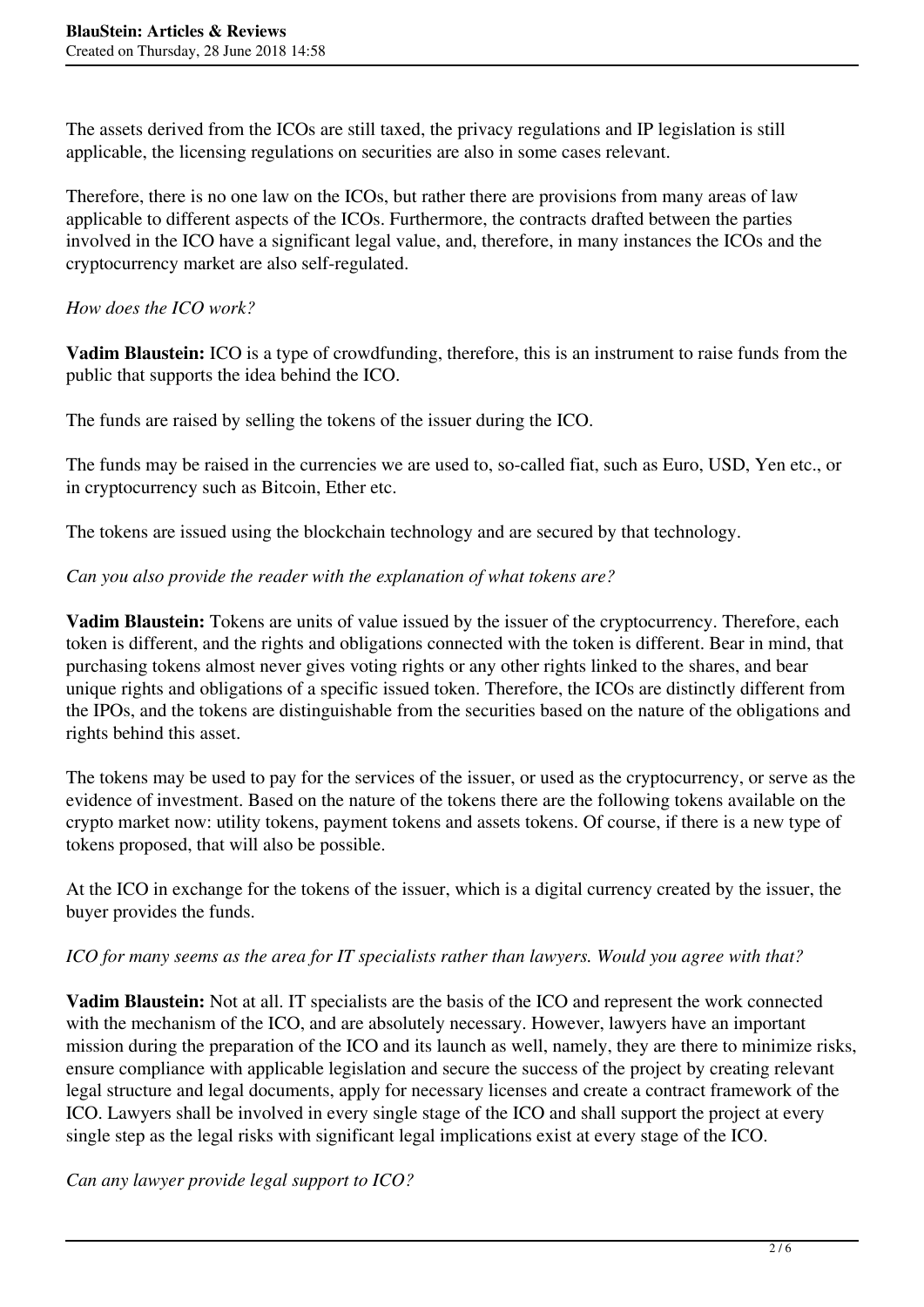**Vadim Blaustein:** Cryptocurrencies and the ICO, in particular, pose a challenge to many industries and business as there are simply not enough experts to support the current boom in demand. Many specialists got a special training, spent countless hours on research and development of new skills, and therefore not every legal professional has a sufficient expertise, experience, and knowledge to support the ICO.

# *What kind of lawyer shall be consulted for these purposes?*

**Vadim Blaustein:** The lawyer with a solid understanding and knowledge of cryptocurrency market and rapidly changing regulatory framework. The lawyer shall also have a solid knowledge of international tax law, business law, contracts, and IP (intellectual property). Moreover, the lawyer shall have an awareness of the regulatory regimes and licenses that shall be obtained for a specific type of ICO. Each ICO is different and it shall be treated with legal scrutiny.

Cryptocurrencies are uniquely innovative and require not encyclopedic lawyers, which understand law and processes, but lawyers who are creative and know how to find outside of the box legal solutions. Furthermore, these lawyers shall be able to identify legal risks entailed in ICO and offer legal solutions beforehand.

# *If a person wants to launch an ICO, what would you recommend them to do?*

**Vadim Blaustein:** First of all, there has to be a new and interesting idea, that can be explained in more or less simple terms in order for potential investors to comprehend it. Hence, the first step is to write down the idea and the model.

If there is no idea of use of the tokens, and the ICO is created just for the sake of the ICO, there is a little chance of success. Therefore, it is important to consult with the expert in existing ICOs to help you analyze your model, and modify it if necessary.

The most successful ICOs offer new and innovative tokens which have value to those who purchase them, or they are used to fund something the public believes in or feels like can receive capital gains in the future.

Secondly, find a team of professionals in IT, marketing and experienced lawyers. This is of the most relevance to the success of the ICO. The professionals will facilitate finding the best platform for the ICO, the suitable marketing strategy and will help to identify the areas of improvement. The team is as important as the idea as they execute it, communicate with the public and represent the end product.

The team shall invest time and effort to draft the White Paper, the main document of the ICO, where all relevant details of the ICO and the tokens offered are enshrined. It is also a good idea to describe the value of the product, the legal rights and obligation, and provide more information about the issuer to ensure that there is no fraudulent activity behind the tokens for sale.

Thirdly, ask the lawyer to review the proposal for the ICO. Normally, the description of the product, phases and details of the ICO that shall take place is provided in the White Paper. The lawyer shall analyze for potential regulatory compliance of the proposition and the ICO with applicable legislation, support the idea with the legal advice, and facilitate the preparation of the final of the White Paper.

Fourth, throughout the ICO you shall communicate with public and offer it with necessary clarifications.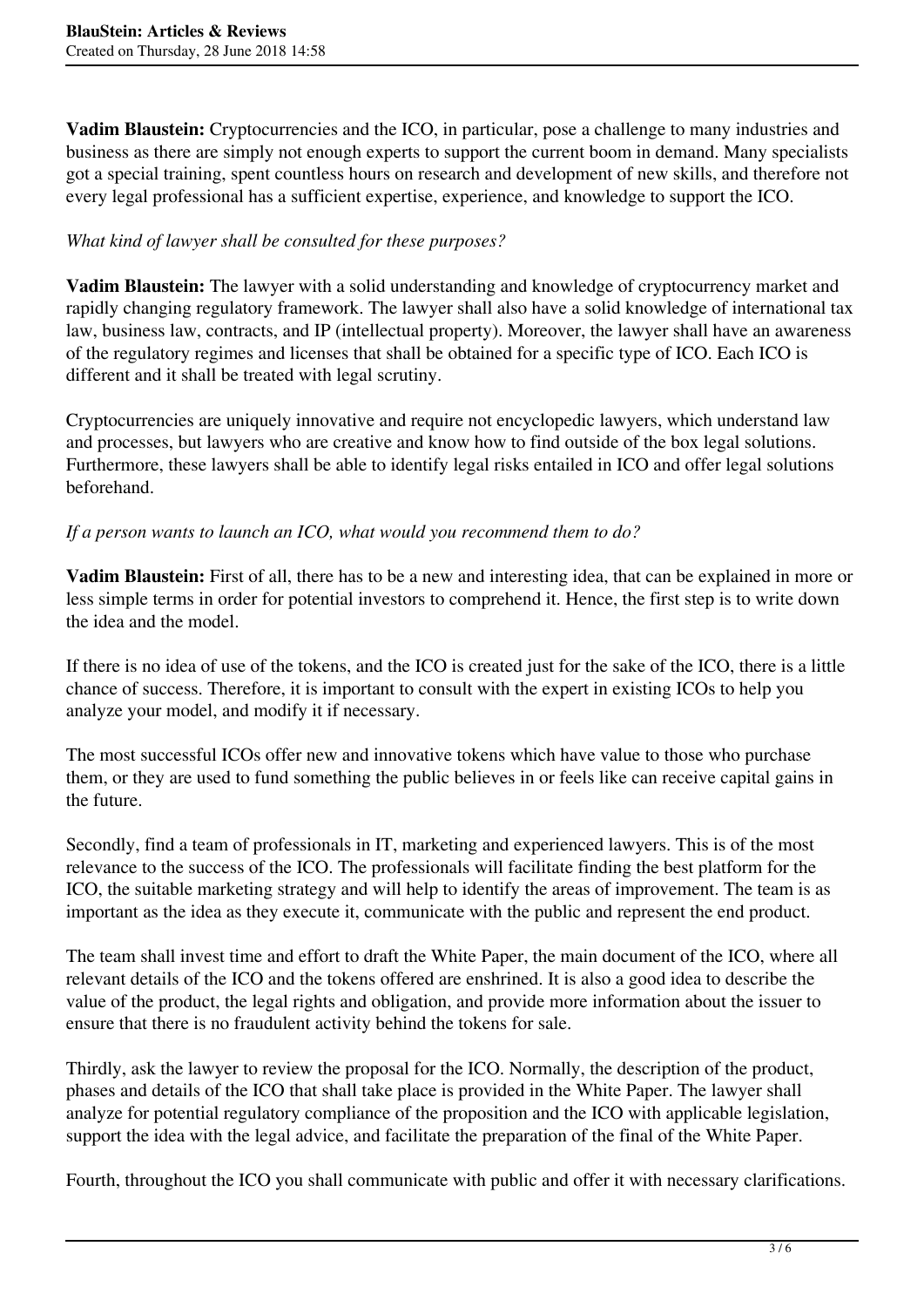Moreover, the reward campaigns for those who support the ICO shall also be offered, and overall reputation shall be very positive as the ICOs are strongly built on trust and transparency. Without trust and transparency even genius ideas will not receive sufficient funding as the potential investors are looking for these components primarily.

The team, the idea and the marketing strategy that are developed by the business and the team shall be examined and the legal strategy shall be proposed. The legal strategy is also detrimental the success in many respects. Therefore, I recommend focusing on these aspects of the ICO, bearing in mind its legality at every single stage as it is still a very risky area of business for both investors and the issuer of tokens. Some say that the cryptocurrency is highly speculative, and it is difficult to predict an outcome, but I think that this is a very fast-moving area, and, therefore, changes happen much faster than in the regular market, and therefore you always have to remain proactive, dynamic and have an updated information. The cryptocurrency experts can predict the success of certain projects when all the necessary IT, marketing and legal work is handled appropriately. However, bear in mind that due to possibility of extreme liquidity, there is also a very high volatility.

## *Since you have mentioned the legal risks and legal solutions, could you give general legal advice applicable to all ICOs?*

**Vadim Blaustein:** Indeed. Let's take one at a time. My first advice would be to consult the international tax advisor who will offer an international tax planning solution based on the type of the ICO you intend to launch, where the primary location of the project will be, who the investors will be, etc.

Second advice is with regards to regulatory regime and awareness of applicable legislation. The legal team shall support ICO at the early stage in order to determine its framework. In order to avoid legal risks and penalties from authorities of certain jurisdictions, the lawyers shall be involved and give a legal advice. Bear in mind, the ICO is open to anybody in the world, and, therefore, the unfavorable legal regulation may also be applicable, and the lawyer can help you to either exclude your ICO from certain jurisdiction, or offer a framework which will minimize the negative impact of certain regulations.

Here, I shall mention that the origin of the team of the ICO is not always corresponding with the corporate structure created for the support of the ICO. For example, the USA, the UK and Russia are on the top lists of countries from where the ideas and the teams of the issuers are coming from, however, the corporate structures involved in the ICOs are linked to Dubai, Gibraltar, Switzerland, and other countries more often. Therefore, it shall be born in mind that the origin of the ICO and the corporate structure behind the ICO are two different things. The jurisdiction shopping is possible for the ICO, and in choosing the structure and the jurisdiction, the nature of tokens, the fiscal and financial components, as well as special regulations in place shall be taken into consideration. It shall be assessed whether the country is crypto friendly or not as well, as there is also a need to predict the foreseeable regulations too.

Third advice is with regards to the determination of the nature of tokens. Make sure to receive necessary legal approval that your tokens are not securities. The regulators in different jurisdiction would look into the nature of tokens you issue and will assess the situation differently depending on the circumstances you have. Hence, one needs to make sure that the legal requirements are respected and the tokens are of the nature that does not amount to the securities. This is very important as the moment you offer tokens, one makes a public offer of a product, and depending on a jurisdiction, the requirement for securities offering may be of such a high threshold, that they are simply not feasible for one's business model.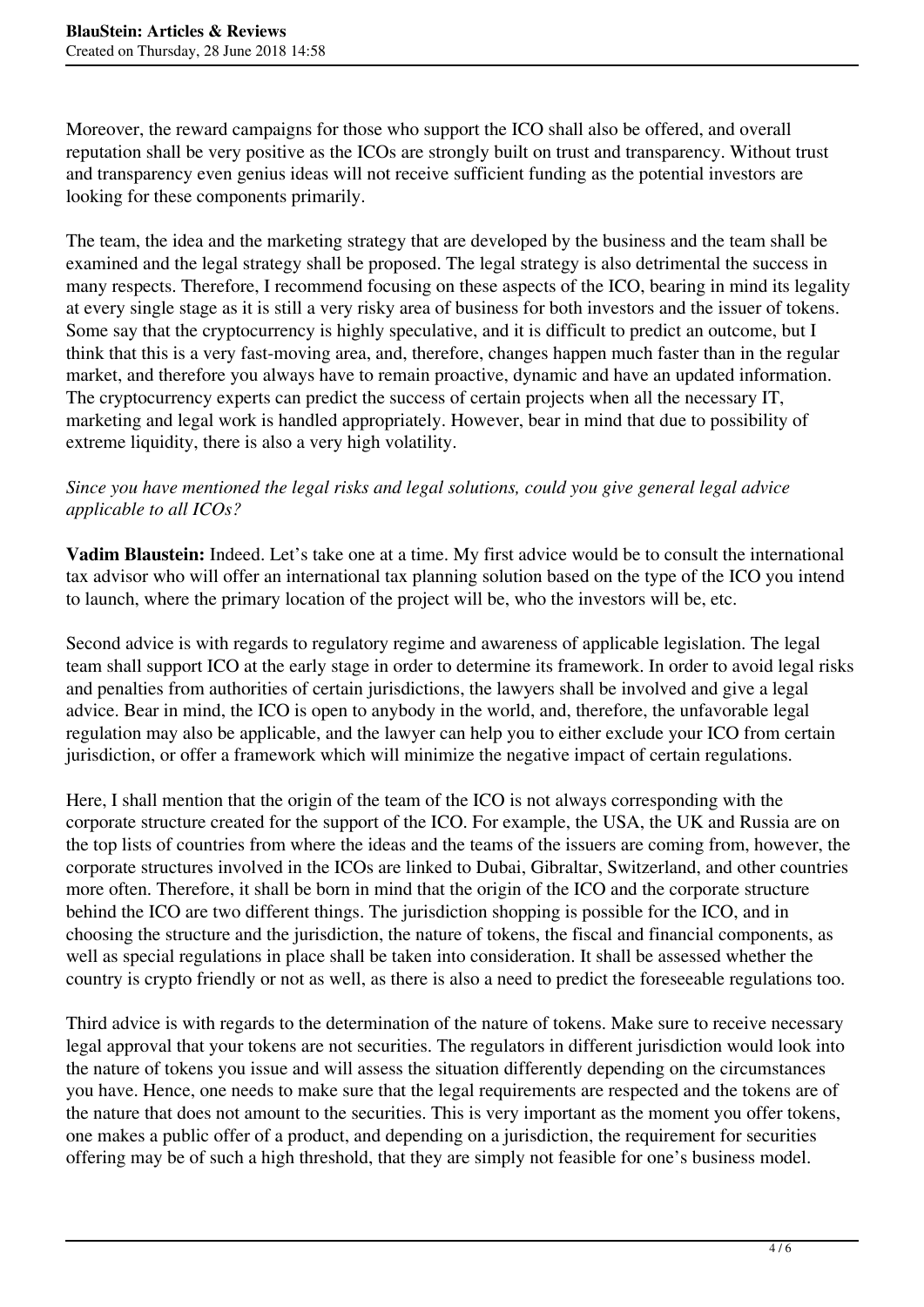A good warning example here is the successful the ICO of Tezos project, which raised 232 million USD at the early stage of the ICO. There are several legal disputes currently against Tezos, and one of them was initiated by the US regulators. The case is about the alleged violation of the securities legislation of the US. The US regulators claim that the tokens sold by Tezos qualify as unregistered securities. This case teaches us a lesson that even if the ICO is a success, the legal risks may catch up later and threaten the entire project even if the funds are there.

Fourth advice is with regards to the IP protection and licensing. During the creation of tokens, programming and throughout the ICO, there is a lot of IP involved, which shall be protected accordingly. The experienced lawyers shall identify the legal risks involved, propose different type of protection to different IP and shall also create a legal framework to achieve the highest level of protection.

Fifth advice is with regards to fraud prevention and compliance. The international anti-money laundering and anti-terrorism financing is also applicable to the ICOs. The transactions shall be monitored, the KYC shall be prepared and the overall compliance shall be adhered. The documents prepared for the ICO shall all be comprehensive, correct and without any indication of possible fraud. Of course, the conduct shall also be fraud free.

# *Could you please provide the short overview of legal and other services BlauStein Business Lawyers provides with regards to the ICO?*

**Vadim Blaustein:** We provide a range of services at every stage of ICO. There are three general types of services you will need to look for if you decide to launch an ICO: Technical and IT, Marketing and Legal.

BlauStein Business Lawyers has experience in providing Project Management services, attracting cryptocurrency experts, subcontracting the IT, marketing and other experts, overseeing the developments and reporting them to clients, and overall administration and management of the ICO.

We also provide legal support to the ICOs. We assist in drafting of all the documents involved in ICO, including Token Purchase Agreement, Terms of Use, and Privacy Policy, legal analysis of the White Paper and drafting of all the contacts with subcontractors, including services agreements, NDAs, licensing agreements, and others. Furthermore, we provide full legal analysis of the potential legal and regulatory risks of the ICO, tokens and GDPR, financial regulations and directives, consumer protection legislation, e-money regulations, and apply for relevant licenses if necessary. We also apply on behalf of our clients for relevant IP protection mechanisms: trademarks, patents, and others if applicable. Besides, we provide legal analysis of bounty campaigns and marketing material. Moreover, we provide legal support to consumers and potential investors at the stage of Pre-ICO and ICO, and many more. Therefore, we can say that we provide full-range of legal and project management services to our clients based on their interests and needs.

### *Why you are interested in cryptocurrencies as a law firm with 20 years of experience in the market throughout the world?*

**Vadim Blaustein:** We are indeed a very experienced boutique law firm and we provide a range of expert corporate legal support, and recently have also extended our expertise to providing legal advice to crowdfunding campaigns, ICOs and crypto trading businesses.

To this date we have experience in all of the following and we are always glad to share our expertise with